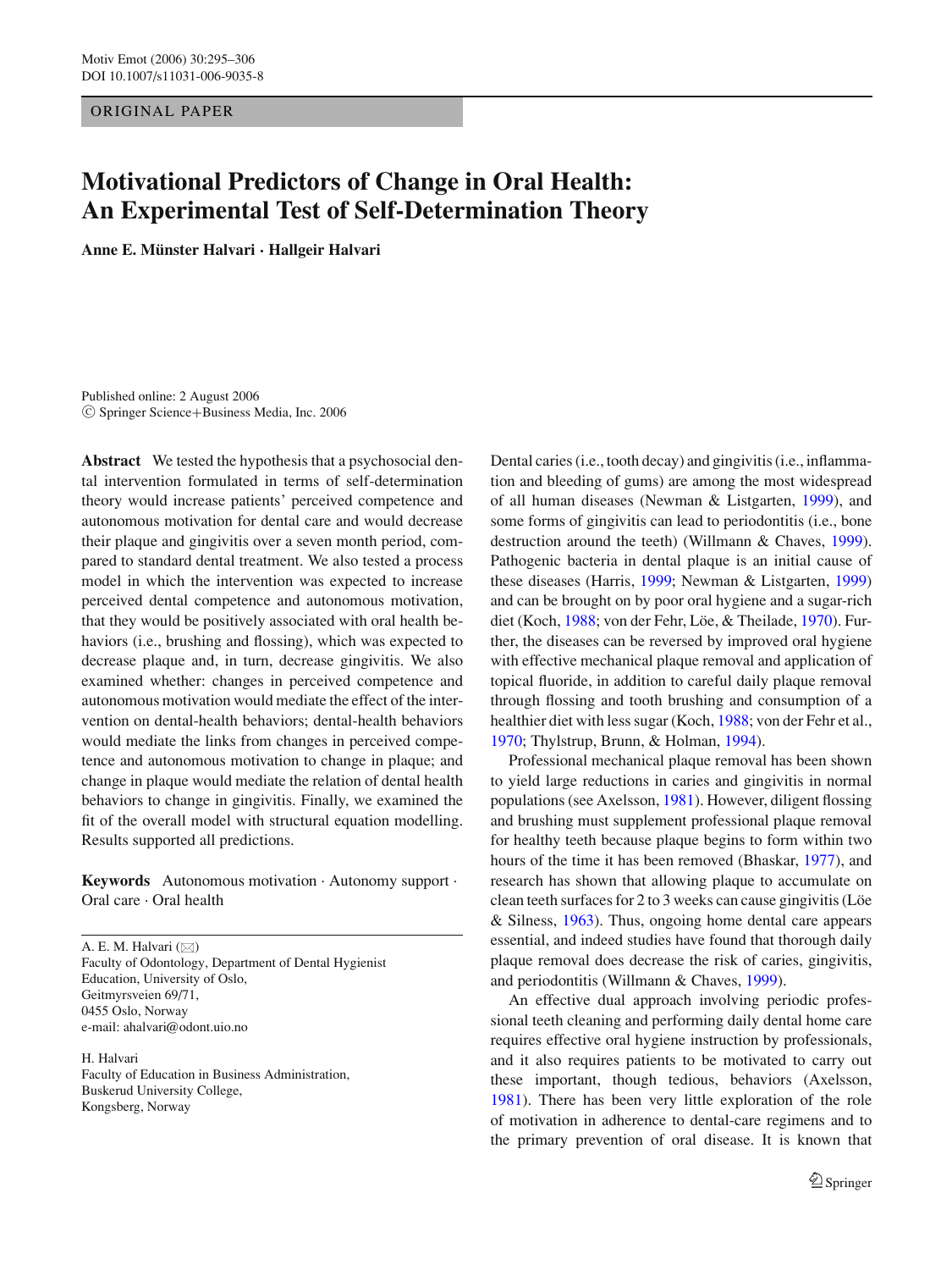nonadherence to behavioral regimens is a monumental problem for health care (Horwitz & Horwitz, [1993\)](#page-10-3), but evidence also indicates that adherence to behavioral regimens and medication prescriptions can be improved by enhancing patients' autonomous motivation and perceived competence (e.g., Williams et al., [2006;](#page-11-6) Williams, Rodin, Ryan, Grolnick, & Deci, [1998\)](#page-11-7). Thus, the current study was designed to examine the role of the self-determination theory concepts of autonomous motivation and perceived competence in promoting persistent dental-health behaviors and oral health.

Self-determination theory (SDT; Deci & Ryan, [1985;](#page-10-4) Ryan & Deci, [2000\)](#page-11-8) research has indicated that providing health information in an autonomy-supportive way is important for patients to improve their health-care behaviors and health (e.g., Williams, Cox, Kouides, & Deci, [1999;](#page-11-9) Williams, McGregor, Zeldman, Freedman, & Deci, [2004\)](#page-11-10). Autonomy-supportive contexts are defined as "ones in which significant others offer choice, provide a meaningful rationale, minimize pressure, and acknowledge the target individual's feelings and perspectives" (Williams, Grow, Freedman, Ryan, & Deci, [1996,](#page-11-11) p. 117). Autonomy-supportive healthcare contexts have much in common with the biopsychosocial approach to patient care (Engel, [1977\)](#page-10-5), in which health care practitioners are empathic, patient-centered, and sensitive to patients' psychological and social needs in order to provide high-quality patient care (Williams & Deci, [1996\)](#page-11-12).

The present study was designed to extend recent SDT health-care research to the area of dental health care by testing the effectiveness of an autonomy-supportive approach to providing dental health care, relative to standard dental care. Thus, the standard biomedical approach to dental care was compared to the experimental approach in which the important elements of the biomedical approach were embedded within an interpersonal process that was attentive to the patients' psychosocial concerns. We hypothesized that having dental professionals supplement standard treatment with an autonomy-supportive information session would lead to positive changes in patients' oral health over time.

#### The self-determination theory process model of change

Self-determination theory (Ryan & Deci, [2000\)](#page-11-8) maintains that effective long-term maintenance of behavior change requires patients' motivation for change to be autonomous, as opposed to controlled. When autonomously motivated, people experience volition and choice, and they feel as though the behavior emanates from their sense of self. The behavior has an internal perceived locus of causality (deCharms, [1968\)](#page-10-6). In contrast, when controlled in their motivation, people experience pressure to behave and feel like the behavior is coerced or seduced by interpersonal or intrapsychic forces. Thus, the behavior has an external perceived locus of causality. SDT further suggests that effective behavior change not only requires people to feel autonomous in doing the behavior; they need also to perceive themselves as competent to enact the requisite behaviors in order to yield desired outcomes.

Due to a lack of dental research based on selfdetermination theory we address studies of other healthrelated behaviors in deriving our hypotheses. Recent research supports that autonomous motivation (i.e., autonomous regulation of behavior) and perceived competence for making change were important for adherence to exercise programs and long-term maintenance of weight loss in morbidly obese patients (Williams et al., [1996\)](#page-11-11), involvement in physical activity (Bagøien & Halvari, [2005\)](#page-10-7), smoking cessation (Williams, Gagné, Ryan, & Deci, [2002\)](#page-11-13), long-term medication adherence (Williams, Rodin et al., [1998\)](#page-11-7), better self-management of diabetes behaviors and better glucose control for patients with diabetes (Williams, Freedman, & Deci, [1998;](#page-11-14) Williams et al., [2004\)](#page-11-10), active participation in an alcohol treatment program (Ryan, Plant, & O'Malley, [1995\)](#page-11-15), and more positive affect and well-being (Baard, Deci, & Ryan, [2004;](#page-10-8) Nix, Ryan, Manly, & Deci, [1999\)](#page-11-16). Thus, in the present study, we hypothesized that changes in autonomous motivation and perceived competence for dental care would be positively related to ongoing oral health behavior, and that changes in oral health behavior would predict improvements in oral health outcomes.

SDT further argues that autonomy-supportive contexts will facilitate autonomous motivation and perceived competence, which are the critical prerequisites for long-term behavior change. Recent research supports that medical students who perceived their instructors as more autonomysupportive became more autonomous in their learning and perceived themselves to be more competent, which in turn led them to be more effective when they interviewed a simulated patient six months later (Williams & Deci, [1996\)](#page-11-12). Other research has highlighted the importance of autonomysupportive patient care for  $(1)$  increases in autonomous motivation and perceived competence for attendance at a weight-loss program and for long-term maintained weight loss (Williams et al., [1996\)](#page-11-11); (2) facilitating autonomous motivation for taking medications which in turn led to patients' medication adherence (Williams, Rodin et al., [1998\)](#page-11-7); and (3) enhancement of autonomous motivation and perceived competence for diabetes self-management and improved glycemic control for patients with Type 2 diabetes (Williams et al., [2004\)](#page-11-10). We expected that the same will be true with respect to patients engaging in effective oral health care. Consequently, we hypothesized that supplementing standard dental treatment with an autonomy-supportive information session would lead to enhanced autonomous motivation and perceived competence, which would lead to more careful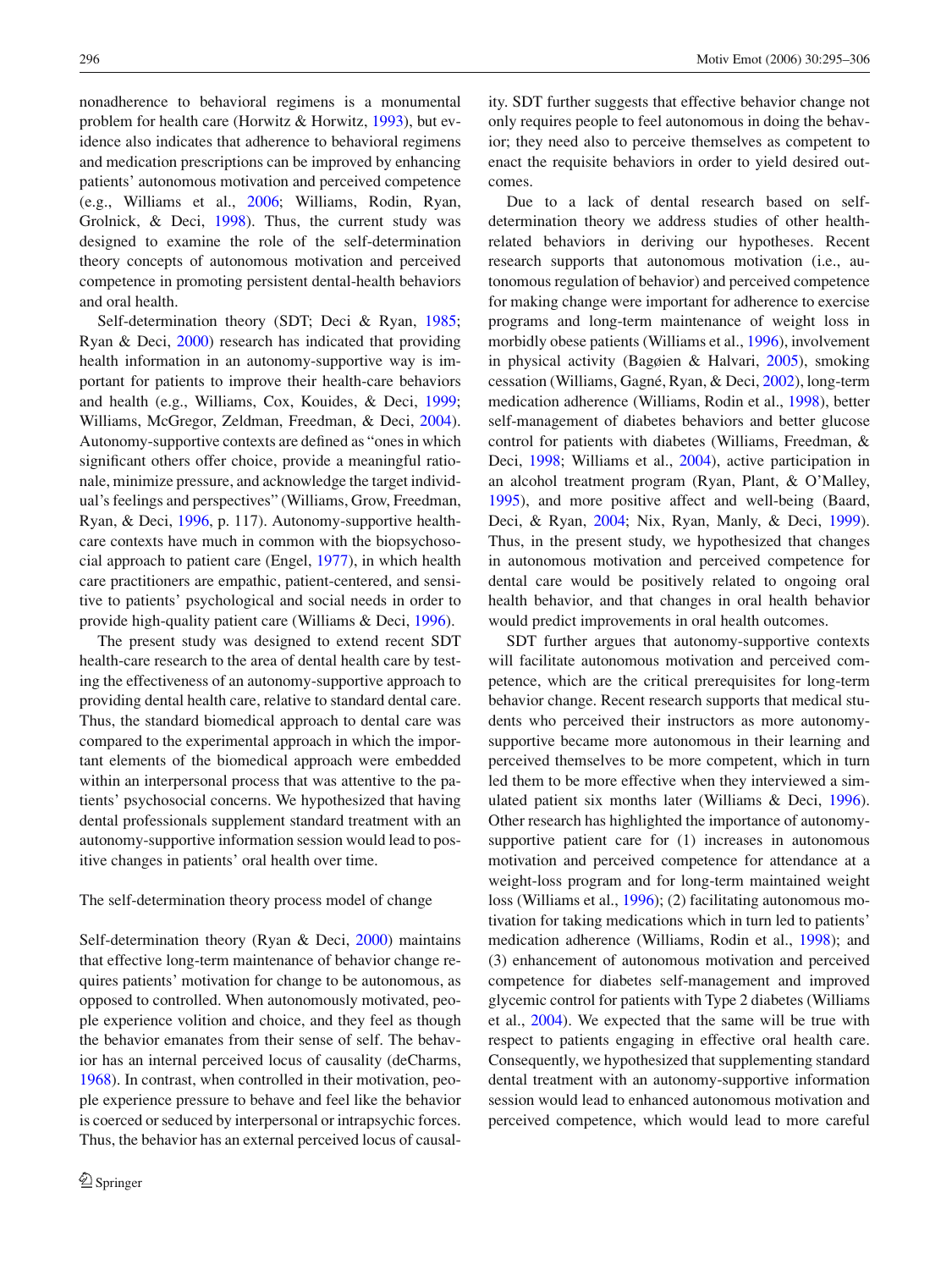and persistent dental self-care behaviors, and in turn to less plaque and less gingivitis.

In sum, we tested the hypotheses that an autonomy supportive dental intervention, relative to standard care, would: (i) result in increased autonomous motivation and perceived competence for dental health and to enhanced dental health; (ii) result in more persistent dental self-care behaviors and more positive attitudes and feelings about dental self-care; and (iii) in the SDT process model, facilitate enhanced autonomous motivation and perceived competence, which would be associated with better dental-health behaviors and, in turn, lead to decreased plaque and gingivitis.

# **Method**

## Participants

A sample of 90 persons from the schools of medicine and social sciences at the University of Oslo, the Police University College of Oslo, the Akershus Vocational Educational University College and friends of these students volunteered for the study. They were the first 90 persons who responded to announcements on bulletin boards and who met the selection criteria (age: 20–35 years; good spoken Norwegian language). The flyers said that a free dental examination and a free teeth cleaning were part of the study.

Two volunteers were excluded due to periodontal disease, and two others withdrew. Thus, 86 participants completed the project, 44 of whom had been randomly assigned to the experimental group, and 42 to the control group. The sample was 65% female and 35% male, and the average age of the participants was 27.34 years  $(SD = 3.99)$ , range = 21–35 yrs.).

# Experimental procedure

A randomized two-group experiment was conducted in a dental clinic with a high commitment to primary preventive dental health care. At Time 1 (T1; baseline) and Time 3 (T3; 7 months after T1) autonomous motivation for dental care was assessed with the Treatment Self-Regulation Questionnaire (TSRQ: Ryan & Connell, [1989;](#page-11-17) Williams et al., [1996\)](#page-11-11), and perceived dental competence was assessed with the Dental Coping Beliefs Scale (Wolfe, Stewart, Meader, & Hartz, [1996\)](#page-11-18). Further, all participants received a dental examination (see below for a description) to assess plaque, gingivitis, and caries. In addition, at T3, participants completed a short questionnaire about the degree to which they engaged in dental health care behaviors and their degree of positive attitudes and affect about caring for their own oral health. The dentist who was responsible for and performed the oral health examination, together with the dental hygienist, was unaware of the experimental condition of participants. Each session lasted approximately 90 min.

One month after the T1 assessments, all participants  $(n =$ 86) met at the clinic for a 60-min individual teeth cleaning. A dental hygienist removed calculus and overhanging fillings and polished the teeth thoroughly. This was done to facilitate preventive home-care for participants in both conditions. One month after the teeth cleaning (i.e., two months after the T1 assessments), the intervention was conducted at Time 2 (T2) for the 44 participants who had been randomly assigned to the experimental condition. In the intervention condition, participants spent 60 min in an autonomy-supportive oral-care informational session with the dental hygienist. At this intervention no technical treatment of teeth was performed.

The dental hygienist started the intervention by asking participants about their perceived dental problems, and listening to and acknowledging their feelings and perspectives, before giving highly personalized information about their perceived problems (profylactic rationale). This information was related to participants' X-rays and indexes, illustrated by pictures and examples, and integrated with information about the development of caries, gingivitis, and periodontitis. After this, autonomy support was emphasized more strongly by having the dental hygienist offer choice and options for preventive behaviors that the participants could choose to adopt on a regular basis in order to manage their dental home-care. In addition, in line with self-determination theory, a meaningful rationale was provided for each activity offered (Deci, Eghrari, Patrick, & Leone, [1994\)](#page-10-9). The dental hygienist also demonstrated correct brushing and flossing behaviors for the participants, allowed them to practice the behaviors, conveyed confidence in their abilities to perform the self-care behaviors regularly, and minimized any pressuring or controlling language or attitude. Finally, participants were given toothbrushes, dental floss, and a dental-health brochure.

Participants in the control condition had received the standard oral-health assessment from a dentist and the teeth cleaning from a dental hygienist, just as the intervention participants had, but control-group participants did not receive the T2 autonomy-supportive session with a dental hygienist. Thus, the difference between the two groups was that the control-group participants did not have as much opportunity to discuss problems, ask questions, talk about their feelings, and learn about oral health because they did not attend the informational session with a hygienist. The control-group condition, which represented standard care, was intended to reflect the biomedical orientation to patient care, whereas the experimental condition was intended to reflect a

<span id="page-2-0"></span> $<sup>1</sup>$  A full 5-page version of the intervention is available from the authors</sup> on request.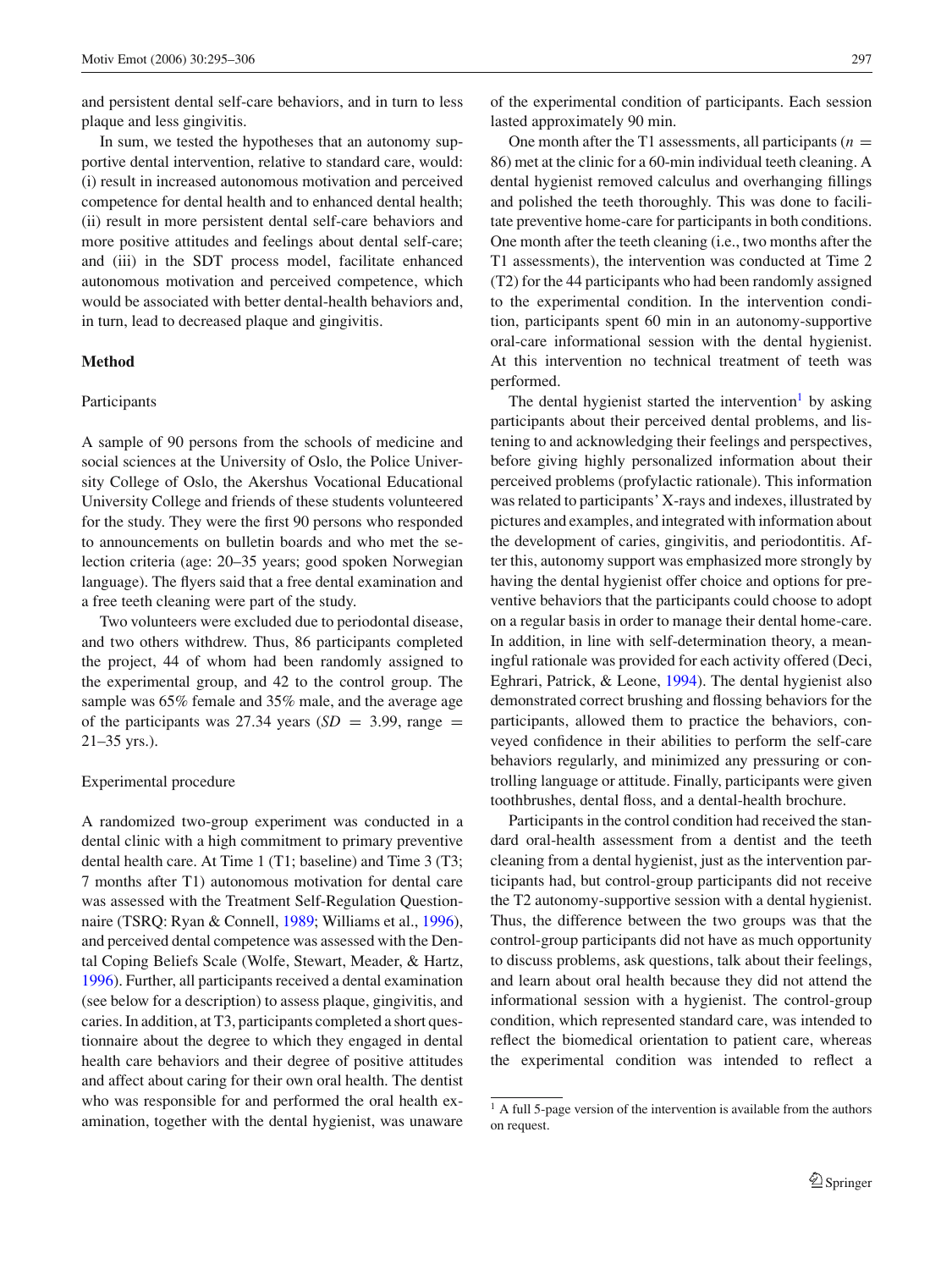biopsychosocial approach to participant care (Engel, [1977;](#page-10-5) Williams & Deci, [1996\)](#page-11-12).

# Oral health assessments

#### *Plaque*

Scores for degree of plague were given at T1 and T3 according to the Dental Plaque Index developed by Silness and Löe [\(1964;](#page-11-19) see also Löe, [1967,](#page-11-20) p. 41). This index measures bacterial substances at the tooth surface and is anchored by no overt plaque on the tooth (score 0). A low degree of plaque (score 1) is indicated by a film of plaque adhering to the free gingival margin and adjacent area of the tooth. At this degree of plaque, it can be seen *in situ* only after application of a disclosing solution or by using a probe on the tooth surface. The next level (score 2) indicates moderate accumulation of soft deposits within the gingival pocket, or on the tooth and gingival margin. It can be seen with the naked eye. The highest degree of plaque (score 3) is indexed for abundance of soft matter within the gingival pocket and/or on the tooth and gingival margin.

## *Gingivitis*

Gingival inflammation and bleeding was assessed by the Dental Gingival Index, which was developed by Löe and Silness  $(1963;$  see also Löe,  $1967$ , p. 38). The index is anchored by observations of normal gums characterized by absence of inflammation, no seepage of plasma, and a tight gingival margin or edge of the gum (score 0). Mild inflammation (score 1) is indexed by slight change in color and little change in texture, but no bleeding when using a probe along the edge of the gum. Moderate inflammation (score 2) is indexed by moderate glazing, redness, oedema, hypertrophy, and bleeding when a probe is applied along the edge of the gum. Severe inflammation (score 3) is indexed by marked redness, hypertrophy and ulceration, and tendency toward spontaneous bleeding.

# Questionnaire assessments

#### *Perceived dental competence*

This was assessed with the Dental Coping Beliefs Scale (Wolfe et al., [1996\)](#page-11-18). Two items of this 9-item scale are: "I believe I know how to brush my teeth correctly," and "I believe I can remove most of the plaque from my teeth on a daily basis." The items indicate responses to how confident, capable, and able participants are to maintain a healthy dental hygiene and correspond well to indicators of perceived competence (Williams & Deci, [1996\)](#page-11-12).

Each of the items was answered on a five-point Likert scale, ranging from "strongly disagree" (1) to "strongly agree" (5). The item scores were averaged to form the score on this variable. Previous research indicates that reliability and validity of the scale is acceptable (Jacobs-Schoen, [1986;](#page-10-10) Wolfe et al., [1996;](#page-11-18) Wolfe, Stewart, & Hartz, [1991\)](#page-11-21). In the present study, the Cronbach (alphas) were .73 (T1) and .78 (T3).

#### *Autonomous motivation*

This was assessed with the Treatment Self-Regulation Questionnaire (TSRQ; Ryan & Connell, [1989;](#page-11-17) Williams et al., [1996\)](#page-11-18). The autonomous sub-scale of the TSRQ consists of 5 items. The focus of the scale is on the reasons for seeking dental treatment. Two example items are: "I came for treatment at the clinic because it is important to me personally to deal with any dental problems" and "I will remain in dental treatment because it is in my best interests to do so." Participants responded to each item on a five-point Likert scale, ranging from "not at all true" (1) to "very true" (5). The items were averaged to form the score for autonomous self-regulation for dental care. Previous research in Norway (Cock & Halvari, [1999;](#page-10-11) Strandkleiv, [1999\)](#page-11-22) using the TSRQ indicated that the reliability of the scale is acceptable. In the present study, the Cronbach alphas were .76 (T1) and .67 (T3).

# *Dental health behavior*

This was assessed at T3 with three questions: "Do you clean the between-teeth surfaces with floss and/or toothpicks? Do you clean the areas between your teeth daily? Do you brush your teeth two times a day or more?" Each question was answered with "no" (1) or "yes" (2). The responses were summed to form the total score for the scale. In the present study, the Cronbach alpha (standardized) was .66.

# *Attitudes and affect toward dental care*

This questionnaire, which contained five items about people's attitudes and affect about their own dental health care, was administered at T3. Sample items were: "During this study I have become more eager and involved in my own oral health." "I now experience a more positive feeling in relation to my own oral health." and "It was interesting to learn more about my own oral-health." Responses were made on a five point Likert scale. In this study, the Cronbach alpha was .85.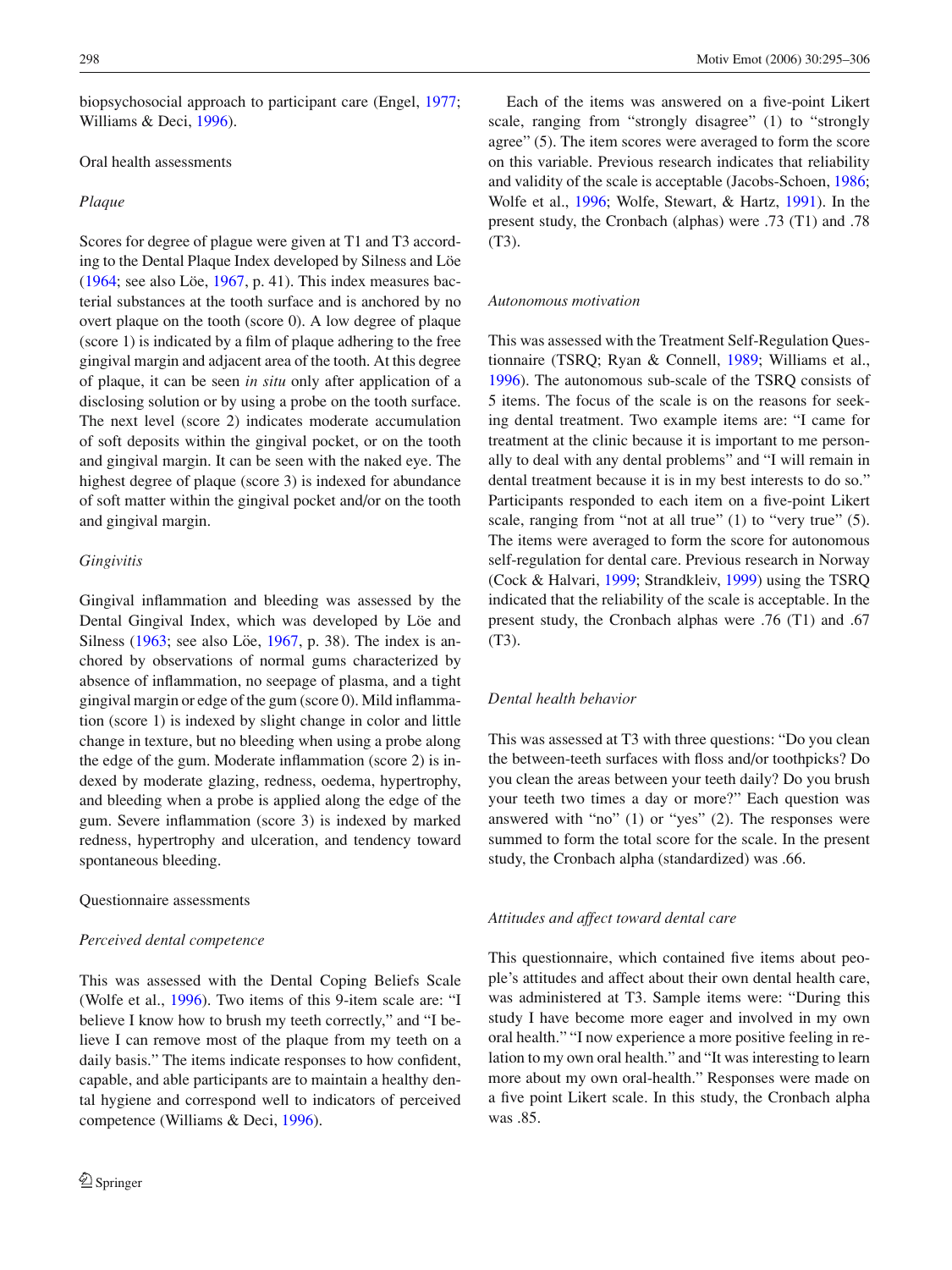<span id="page-4-0"></span>**Table 1** Means and standard deviations for each study variable at time 1 and 3

| Variable           | M                          | SD   | $\boldsymbol{M}$                 | SD   |  |
|--------------------|----------------------------|------|----------------------------------|------|--|
|                    | Perceived competence (T1)  |      | Perceived competence (T3)        |      |  |
| Control group      | 3.81                       | 0.63 | 4.00                             | 0.68 |  |
| Intervention group | 3.67                       | 0.66 | 4.43                             | 0.57 |  |
|                    | Autonomous motivation (T1) |      | Autonomous motivation (T3)       |      |  |
| Control group      | 3.66                       | 0.74 | 3.56                             | 0.58 |  |
| Intervention group | 3.46                       | 0.83 | 3.81                             | 0.72 |  |
|                    |                            |      | Health behavior (T3)             |      |  |
| Control group      |                            |      | 3.95                             | 0.14 |  |
| Intervention group |                            |      | 4.19                             | 0.26 |  |
|                    |                            |      | Health attitudes and affect (T3) |      |  |
| Control group      |                            |      | 3.89                             | 0.72 |  |
| Intervention group |                            |      | 4.41                             | 0.55 |  |
|                    | Plaque $(T1)$              |      | Plaque $(T3)$                    |      |  |
| Control group      | 1.53                       | 0.20 | 1.28                             | 0.33 |  |
| Intervention group | 1.56                       | 0.20 | 0.83                             | 0.28 |  |
|                    | Gingivitis (T1)            |      | Gingivitis (T3)                  |      |  |
| Control group      | 1.36                       | 0.23 | 1.34                             | 0.21 |  |
| Intervention group | 1.37                       | 0.24 | 1.10                             | 0.20 |  |

# **Results**

# Intervention effects

*Note.*  $n = 42$  for the Control Group and 44 for the Intervention Group.

We hypothesized that the autonomy-supportive intervention at T2 would produce increases in perceived competence and autonomous motivation and decreases in plaque and gingivitis from T1 to T3. Also predicted was that the intervention would have a positive effect on dental health behaviors and on attitudes and affect about oral-health care at T3. Table [1](#page-4-0) shows the T1 and T3 means and standard deviations for motivation, health behavior, oral health variables, and for attitudes and feelings<sup>[2](#page-4-1)</sup>. We examined the hypothesis for perceived competence, autonomous motivation, plaque, and gingivitis at T1 and T3 using a repeated-measures multivariate analysis of variance (MANOVA), followed by four repeated-measures analyses of variance (ANOVA). Then, for oral-health behaviors at T3 and oral-health attitudes and affect at T3, we used univariate analyses of variance. The MANOVA used the autonomy-supportive versus standard treatments as a between-group factor crossed with T1 and T3 assessments as the repeated measures factor. Perceived competence, autonomous motivation, plaque, and gingivitis were the dependent variables. The analysis yielded two main effects and an interaction. For condition,  $F(4,81) =$ 5.98,  $p < .001$ ; for time,  $F(4,81) = 68.21$ ,  $p < .001$ ; and for the interaction,  $F(4,81) = 18.09, p < .001$ . In terms of the test of the hypothesis, the interaction is the most important statitstic, as it indicates that the experimental condition changed more from T1 to T3 than did the control condition. The change was large enough that it also produced the two main effects, although those were not needed for support of the hypothesis.

We then performed the repeated measures ANOVAs (see Table [2\)](#page-5-0). For perceived competence, there was a significant main effect for the intervention  $[F(1,84) = 16.07, p <$ .001], a significant main effect for time  $[F(1,84) = 45.03]$ ,  $p < .001$ ], and a significant interaction  $F(1,84) = 16.29$ ,  $p < .001$ , thus supporting the hypothesis that the intervention would have a significant positive effect on perceived competence from T1 to T3, relative to the control group. For autonomous motivation, there was a significant main effect for the intervention  $[F(1,84) = 5.01, p < .05]$  and a significant interaction  $[F(1,84) = 6.20, p < .01]$ , again supporting the hypothesis for an increase in autonomous motivation from T1 to T3, relative to the control group. For plaque, there was a significant main effect for the intervention  $[F(1,84) = 50.67, p < .001]$ , a significant main effect for time  $[F(1,84) = 213.05, p < .001]$ , and a significant interaction  $[F(1,84) = 48.59, p < .001]$ , thus supporting the hypothesis for a decrease in plaque from T1 to T3. For gingivitis, there was a significant main effect for the intervention  $[F(1,84) = 28.81, p < .001]$ , a significant main effect for time  $[F(1,84) = 25.43, p < .001]$ , and a significant interaction  $[F(1,84) = 17.81, p < .001]$ , which indicated that the intervention significantly decreased gingivitis from

<span id="page-4-1"></span><sup>2</sup> For all measures skewness and kurtosis values were between −2 and 2, and reliabilities above .60, and they were judged to be acceptable according to criteria normally set (Muthen & Kaplan, [1985\)](#page-11-23).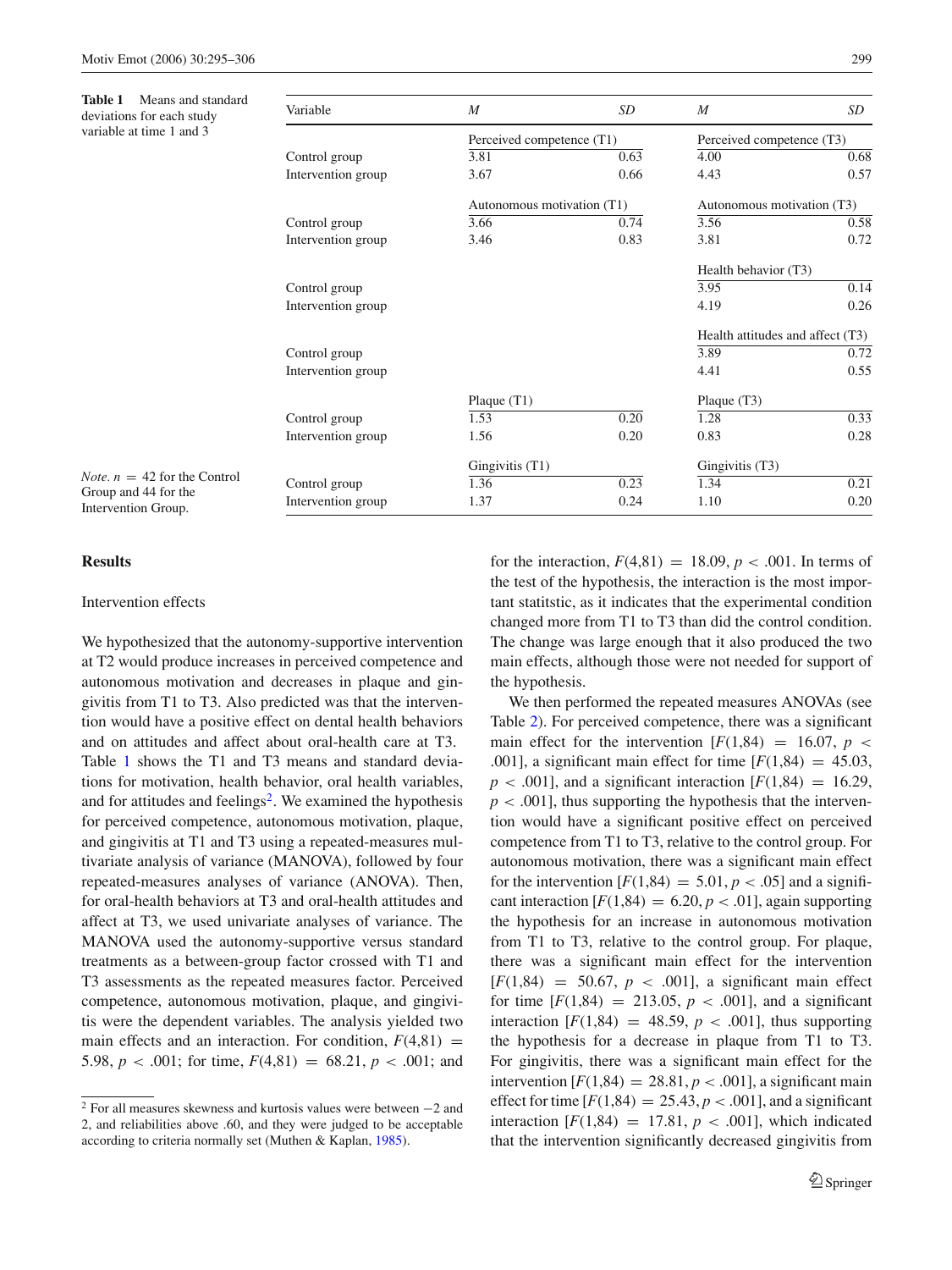<span id="page-5-0"></span>**Table 2** ANOVA of study variables (repeated measures) and the intervention

| Effect                                   | $\overline{F}$ | (df) | $\boldsymbol{p}$ |  |
|------------------------------------------|----------------|------|------------------|--|
| Perceived competence                     |                |      |                  |  |
| Intervention                             | 16.70          | 1,84 | .001             |  |
| Time $(T1 & 2T3)$                        | 45.03          | 1,84 | .001             |  |
| Intervention $\times$ Time               | 16.29          | 1,84 | .001             |  |
| Autonomous motivation                    |                |      |                  |  |
| Intervention                             | 5.01           | 1,84 | .05              |  |
| Time $(T1 & 2T3)$                        | 1.77           | 1,84 | ns               |  |
| Intervention $\times$ Time               | 6.20           | 1,84 | .01              |  |
| Health behavior (only at T3)             |                |      |                  |  |
| Intervention                             | 19.58          | 1,86 | .001             |  |
| Health attitudes and affect (only at T3) |                |      |                  |  |
| Intervention                             | 14.28          | 1,86 | .001             |  |
| Plaque                                   |                |      |                  |  |
| Intervention                             | 50.67          | 1,84 | .001             |  |
| Time $(T1 & 2T3)$                        | 213.05         | 1,84 | .001             |  |
| Intervention $\times$ Time               | 48.59          | 1,84 | .001             |  |
| Gingivitis                               |                |      |                  |  |
| Intervention                             | 28.81          | 1,84 | .001             |  |
| Time $(T1 & 2T3)$                        | 25.43          | 1,84 | .001             |  |
| Intervention $\times$ Time               | 17.81          | 1,84 | .001             |  |

T1 to T3, relative to the control group. Finally, an ANOVA indicated that the intervention affected health behaviors at T3  $[F(1,86) = 19.58, p < .001]$  as well as health attitudes and affect  $[F(1,86) = 14.28, p < .001]$ . Thus, the first two hypotheses received strong support. That is, the autonomy-supportive intervention increased perceived competence and autonomous motivation, decreased plaque and gingivitis, and also influenced T3 oral-health behaviors and T3 oral-health attitudes and affect, as expected.

The self-determination theory process model

The third hypothesis concerned the relations among variables, including mediated processes, within the overall SDT-based process model of dental-health care that appears in Fig. [1.](#page-5-1) The relevant results begin with a correlation matrix (Table [3\)](#page-6-0) for all variables in the study. Then we created residualized change scores for perceived competence, autonomous motivation, plaque, and gingivitis by using

<span id="page-5-1"></span>

**Fig. 1** The change model, with change in perceived competence and change in autonomous motivation mediating the relation between autonomy support and health behavior; with health behavior mediating the relations of change in both perceived competence and autonomous motivation to change in plaque; and change in plaque mediating the relation between health behavior and change in gingivitis. Notes: T1 = baseline; T2 = 2 months; T3 = 7 months.  $^*p$  < .05. ∗∗*p* < .01. ∗∗∗*p* < .001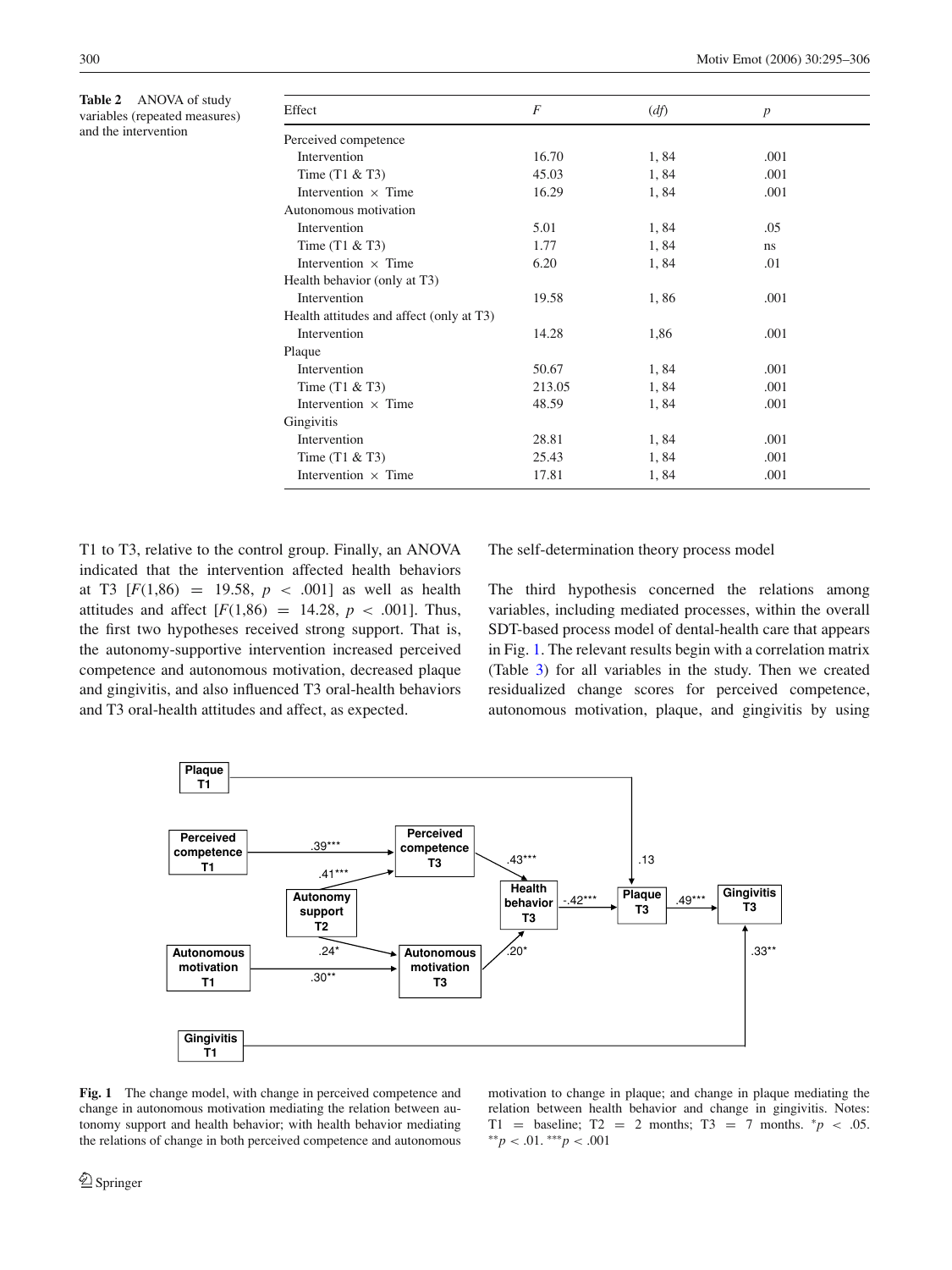|                    | Table 3 Correlations (Pearson r's) among motivation variables, health behavior, and oral health variables |         |                                       |                |   |                |          |          |  |  |
|--------------------|-----------------------------------------------------------------------------------------------------------|---------|---------------------------------------|----------------|---|----------------|----------|----------|--|--|
| Measure (and time) |                                                                                                           |         |                                       |                |   |                |          |          |  |  |
|                    | 1. Perceived competence (                                                                                 |         |                                       |                |   |                |          |          |  |  |
|                    | 2. Autonomous motivation $(T1)$                                                                           |         | $\begin{array}{c} \hline \end{array}$ |                |   |                |          |          |  |  |
| 3. Plaque (T1)     |                                                                                                           | $-20$   | S.                                    |                |   |                |          |          |  |  |
|                    | 4. Gingivitis (T1)                                                                                        | $-0.07$ | .08                                   | $.30**$        |   |                |          |          |  |  |
|                    | 5. Intervention (autonomy                                                                                 | $-12$   | ミー                                    |                | S | I              |          |          |  |  |
|                    | support) (T2)                                                                                             |         |                                       |                |   |                |          |          |  |  |
|                    | 6. Oral health behavior (T3)                                                                              | .18     | $-27*$                                | $\ddot{\circ}$ |   | $44***$        |          |          |  |  |
|                    | 7. Perceived competence (T3)                                                                              | $40***$ | $-02$                                 | $-21*$         |   | $.33**$        | $.54***$ |          |  |  |
|                    | 8. Autonomous motivation (T3)                                                                             |         | 28                                    | $-0.20$        |   | $\overline{.}$ | $.27**$  | $.39***$ |  |  |

**lable 3** Correlations (Pearson  $r$ 's) among motivation variables, health behavior, and oral health variables

*Note.* Spearmans point-biserial coefficient is used between the intervention and other variables. Note. Spearmans point-biserial coefficient is used between the intervention and other variables  $< .001$ , two-tailed.  $< .05, *p < .01, *p <$ ∗*<sup>p</sup>*

9. Plaque (T3)

10. Gingivitis (T3)

11. Oral health attitudes and affect (T3)

<span id="page-6-0"></span>11. Oral health attitudes and 0. Gingivitis (T3) 9. Plaque (T3)

.19 .12

−.10 .06 .20

−.10

−.17 .03 .22∗ .23∗ −.49∗∗∗

 $\frac{2}{3}$   $\frac{2}{3}$   $\frac{2}{3}$ 

 $892$ 

 $rac{1}{1}$ <br> $rac{1}{1}$ <br> $rac{1}{1}$ 

 $.23*$  $\overline{21}$ 

−.59∗∗∗

−.41∗∗∗

−.28∗∗

 $.49***$  $38***$ 

−.03 .21 .21 .38°∗∗∗∗ .47°∗∗∗ .47°∗° .03 .21 .38°

 $.34***$ 

−.30∗∗

−.29∗∗

−.38∗∗∗

−.20 .48∗∗∗

 $48***$ 

 $\mathsf{L}$ 

−.32∗∗

 $\ddot{4}$ 

 $47***$ 

−.32∗∗

 $\overline{\phantom{a}}$ 

regression analyses to remove the T1 value for a variable from the T3 value for that variable. Table [4](#page-7-0) presents the correlations among these four residualized change scores; plus the intervention, which was a dichotomous, dummy-coded variable, and both dental-health behaviors and dental-health attitudes and affect, which were assessed only at T3. As with the zero order correlations in Table [3,](#page-6-0) the correlations among change scores in Table [4](#page-7-0) are all in line with the hypotheses.

To test the SDT process model shown in Fig. [1](#page-5-1) we took a dual approach. In the first set of analyses, we examined the links between all contiguous variables in the model and then we examined mediation at each section of the model. For example, we began by examining the relations between the intervention and changes in both perceived competence and autonomous motivation, and between changes in both perceived competence and autonomous motivation and health behaviors. Then we tested whether changes in perceived competence and autonomous motivation mediated the relation between the intervention and health behaviors at T3. In the second phase of this dual approach we used LISREL to test the fits to the data of the measurement model and the structural model. The n for this study was only 86, with 10 parameters, so we did not present the LISREL analyses as the primary analyses. Still, we tested the overall fit of the structural model to supplement the use of regression to examine the process model.

The overall SDT process model suggests that the intervention, relative to the control condition, would enhance people's perceived competence and autonomous motivation; that these positive changes would predict better dental health behaviors at T3, which in turn would predict decreased plaque and, subsequently, decreased gingivitis. Table [4](#page-7-0) shows that the intervention was positively related to change in perceived competence  $(r = .41, p < .01)$  and change in autonomous motivation  $(r = .24, p < .05)$ ; that changes in perceived competence and autonomous motivation were both related to post-treatment dentalhealth behaviors ( $r = .51$ ,  $p < .001$ ;  $r = .36$ ,  $p <$ .001, respectively); that better health behavior was related to decreased plaque  $(r = -0.42, p < 0.001)$ ; and that decreased plaque was related to decreased gingivitis  $(r = .49, p < .001)$ . Because the model shows both change in perceived competence and change in autonomous motivation predicting T3 health behavior, we examined the effects of each controlling for the other by regressing health behavior onto change in both perceived competence and autonomous motivation. The overall model was significant  $[F(2,85) =$ 17.12,  $p < .001$ ,  $R^2 = .29$ ], and the paths coefficients were  $(\beta = .43, p < .001)$  for change in perceived competence and  $(\beta = .20, p < .05)$  for change in autonomous motivation.

Next, we tested mediation in each section of the model. First, we examined whether changes in perceived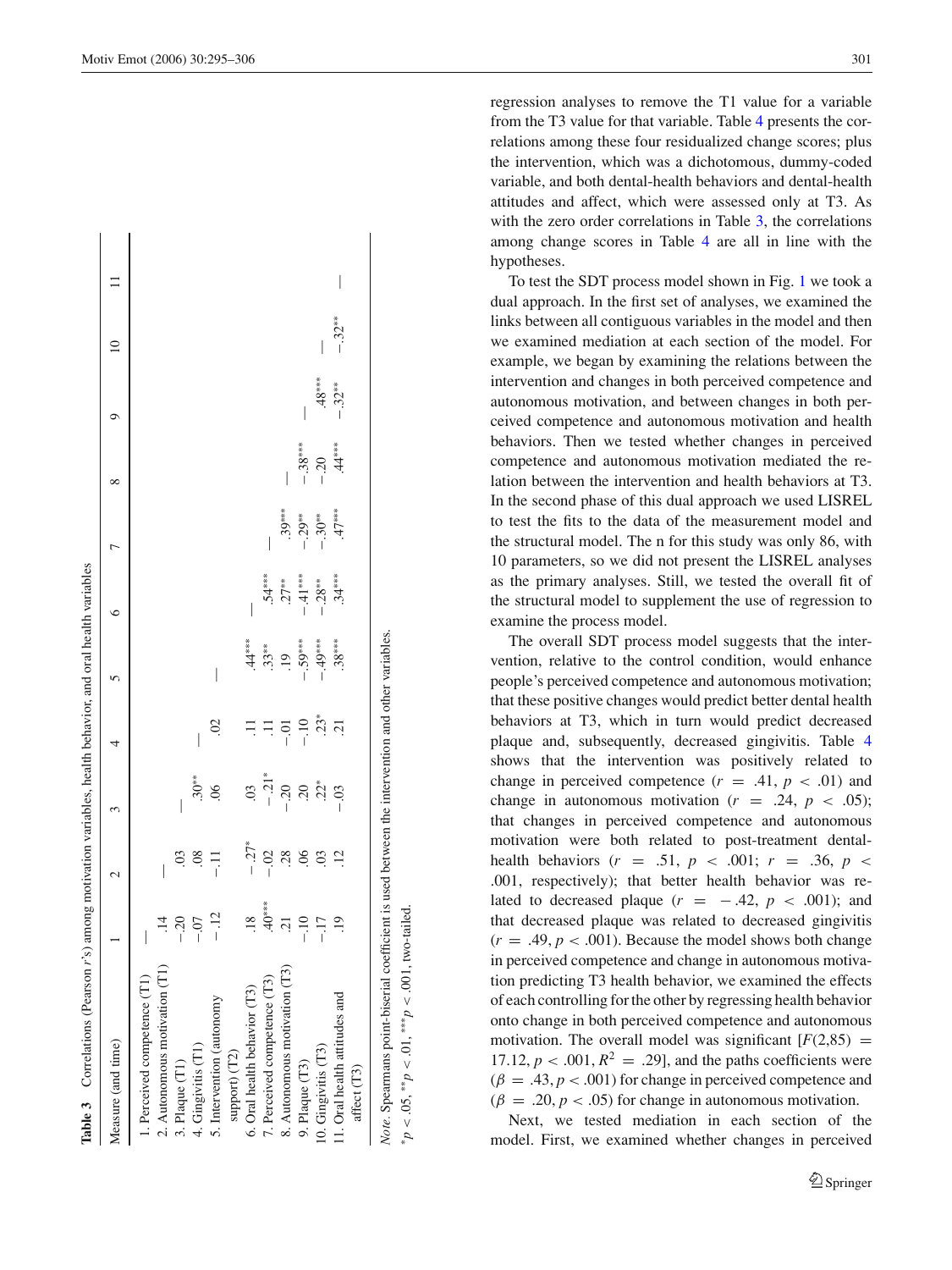| Measure (and time)                                |          | $\mathcal{D}_{\mathcal{L}}$ | 3         | 4         | 5         | 6        |  |
|---------------------------------------------------|----------|-----------------------------|-----------|-----------|-----------|----------|--|
| 1. Change in perceived competence<br>$(T1 - T3)$  |          |                             |           |           |           |          |  |
| 2. Change in autonomous motivation<br>$(T1 - T3)$ | $.37***$ |                             |           |           |           |          |  |
| 3. Change in plaque $(T1 - T3)$                   | $-.25**$ | $-.37***$                   |           |           |           |          |  |
| 4. Change in gingivitis (T1—T3)                   | $-.30**$ | $-.21*$                     | $.49***$  |           |           |          |  |
| 5. Intervention (autonomy support) (T2)           | $.41***$ | $.24*$                      | $-.61***$ | $-.51***$ |           |          |  |
| 6. Oral health behaviors (T3)                     | $.51***$ | $.36***$                    | $-.42***$ | $-.31**$  | $.44***$  |          |  |
| 7. Oral health attitudes and affect (T3)          | $.44***$ | $.42***$                    | $-.32**$  | $-.38***$ | $-.38***$ | $.34***$ |  |

<span id="page-7-0"></span>**Table 4** Correlations among change in motivation, change in oral health, autonomy support and oral health behavior

*Note*. Change scores (standardized residuals) were created by regression of T3 measures onto T1 measure.

<sup>∗</sup>*p* < .05, ∗∗*p* < .01, ∗∗∗*p* < .001, one-tailed.

competence and autonomous motivation mediated the effect of the intervention on health behavior. As noted in the proceeding paragraph, the intervention was related significantly to each of the potential mediators. Thus, to test mediation, post-treatment behavior was regressed onto the intervention variable and then onto the residuals representing change in perceived competence and change in autonomous motivation. The overall model was significant  $[F(2,85) =$ 9.84,  $p < .001$ ,  $R^2 = .35$ . When only the intervention was entered into the equation, the intervention had a significant effect ( $\beta = .44$ ,  $p < .001$ ). When the residuals were added to the equation, the residual for perceived competence was significant ( $\beta = .34$ ,  $p < .001$ ) and the residual for autonomous motivation was marginally significant ( $\beta = .17$ ,  $p < .08$ ). Further, the direct link from the intervention to T3 behavior dropped to ( $\beta = .26$ ,  $p < .05$ ). The Sobel test indicated that change in perceived competence was a significant mediator  $(z = 2.87, p < .01)$  and that change in autonomous motivation was a marginally significant mediator  $(z = 1.74, ...)$  $p < .08$ ). Thus, using the criteria for mediation specified by Baron and Kenny [\(1986\)](#page-10-12), changes in perceived competence and autonomous motivation partially mediated the link from the autonomy supportive intervention to post-treatment behavior. In addition, there was also a direct relation from the intervention to change in behavior ( $\beta = .26$ ,  $p < .05$ ).

Next, does health behavior at T3 mediate the relations from the residual change in perceived competence and the residual change in autonomous motivation to the residual change in plaque from T1 to T3? First consider change in perceived competence. We regressed plaque at T3 onto plaque at T1 and onto the residual change in perceived competence from T1 to T3. The overall model was significant  $[F(2,85) = 9.10, p < .001, R^2 = .18]$ . The relation for plaque at T1 was non-significant ( $\beta = .12$ ,  $p > .10$ ), but there was a significant effect for residual change in perceived competence ( $\beta = -0.25$ ,  $p < 0.01$ ). As shown above and in Table [4,](#page-7-0) change in perceived competence also related sig-

nificantly to T3 health behavior. We then examined whether health behavior at T3 mediated the link from increase in perceived competence to decrease in plaque. We regressed T3 plaque onto T1 plaque and then onto the residual change in perceived competence, and finally onto T3 behavior change. There was a significant overall model  $[F(3,85) = 7.14,$  $p < .001$ ,  $R^2 = .21$ , with a significant negative relation for the link from health behavior at T3 to change in plaque  $(\beta = -0.38, p < 0.001)$ . However, as predicted, the relation between the residual change in perceived competence and residual change in the plaque became non-significant  $(\beta = -0.06, p > 0.10)$ . The drop in the relation between change in perceived competence and change in plaque from significant  $(-.25)$  to non-significant  $(-.06)$  after health behavior was introduced indicates that health behavior at T3 was essentially a full mediator of the significant negative relation between change in perceived competence (T1–T3) and change in plaque (T1–T3).

Then we examined whether health behavior mediated the relation between the residualized change in autonomous motivation and the residualized change in plaque. First, we regressed plaque at T3 onto plaque at T1 and onto the residual change in autonomous motivation from T1 to T3. The overall model was significant  $[F(2,85) = 9.10, p < .001, R^2 = .18]$ . The relation for plaque at T1 was non-significant ( $\beta = .12$ ,  $p > .10$ ), but there was a significant effect for residualized change in autonomous motivation ( $\beta = -.38, p < .001$ ). Then, when health behavior at T3 was added to the equation, the overall model was again significant  $[F(3,85) = 9.82, p <$  $.001, R<sup>2</sup> = .26$ ). Significant negative relations were obtained for health behavior at T3 ( $\beta = -.31, p < .01$ ) and for change in autonomous motivation from T1 to T3 ( $\beta = -.27, p <$ .05). Thus, the potential mediator related to change in plaque, when controlling for the independent variable (change in autonomous motivation). Further, the direct link from change in autonomous motivation to change in plaque decreased from  $\beta = -0.38$  to  $\beta = -0.27$ . This decrease was significant according to the Sobel test ( $z = 2.83$ ,  $p < .01$ ), but the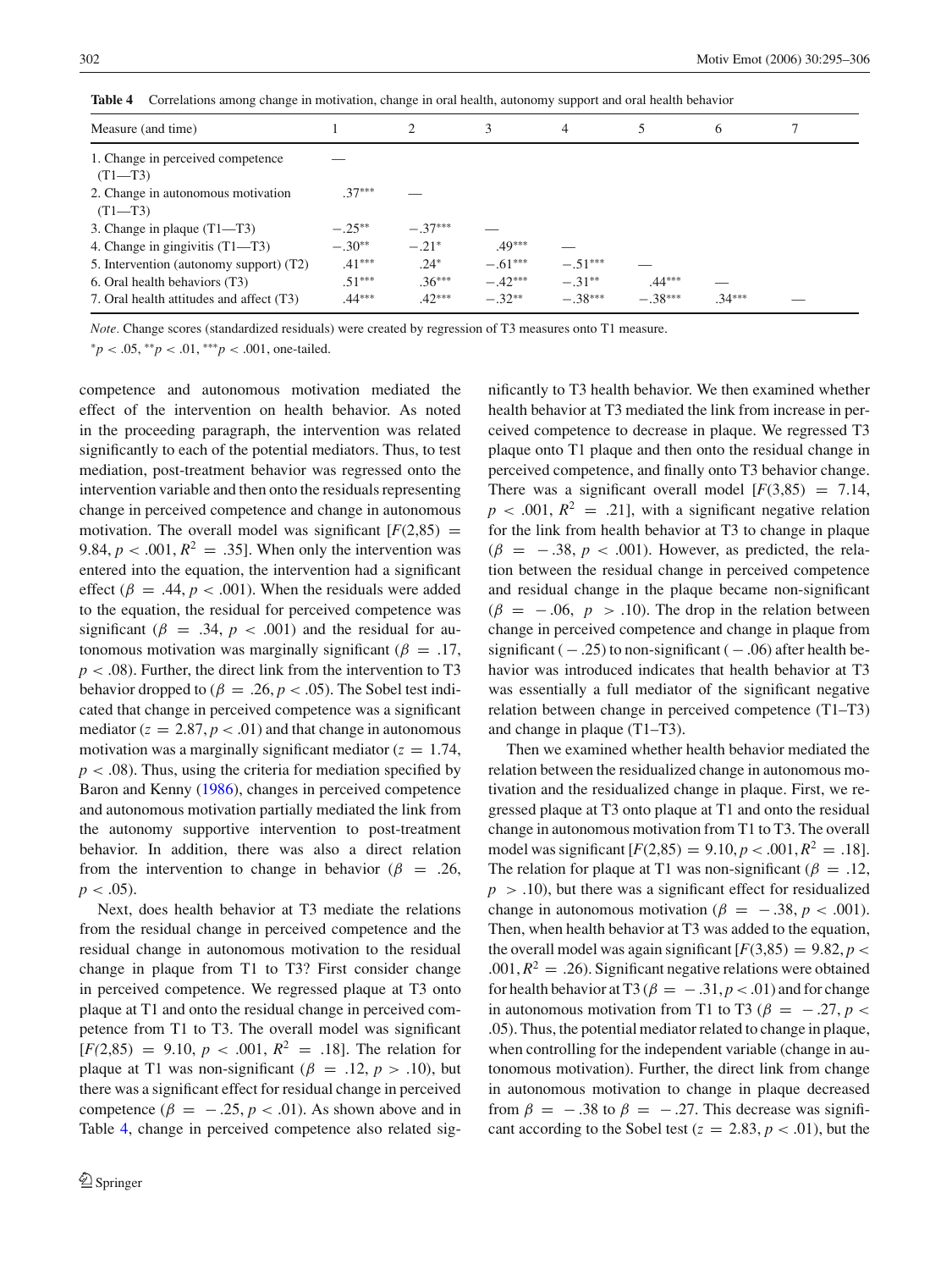direct link from change in autonomous motivation to change in plaque was still significant. Thus, health behavior significantly mediated the relations from both change in perceived competence and change in autonomous motivation to change in plaque, although there was the additional direct link from change in autonomous motivation to change in plaque  $(\beta = -0.27, p < 0.05)$ .

Finally, we examined whether residual change in plaque mediated the relation between T3 health behavior and residual change in gingivitis. Gingivitis at T3 was regressed onto gingivitis at T1 and then onto health behavior at T3, and a significant overall model was found  $[F(2,85) = 7.14, p <$ .001,  $R^2 = .15$ ]. A significant positive relation was found for gingivitis at T1 ( $\beta$  = .27,  $p$  < .05), and a significant negative relation was obtained for health behavior at T3  $(\beta = -0.31, p < 0.01)$ . Then, when change in plaque was added to the model, there was a significant effect for the over-all model  $[F(3,85) = 11.86, p < .001, R^2 = .30]$ . Significant positive relations were obtained for gingivitis at T1  $(\beta = .31, p < .001)$  and for change in plaque from T1 to T3 ( $\beta$  = .44,  $p < .001$ ), but health behavior at T3 became nonsignificant ( $\beta = -0.13$ ,  $p > 0.10$ ). The drop in the relation for health behavior at T3 from significant ( $\beta = -.31$ ) to nonsignificant ( $\beta = -13$ ) when change in plaque was introduced was significant according to the Sobel test  $(z =$ 3.23,  $p < .01$ ) indicating that change in plaque significantly mediated the negative relation between health behavior and change in gingivitis.

To summarize, both change in perceived competence and change in autonomous motivation mediated the link from the intervention to T3 health behavior. Further, T3 health behavior mediated the links between change in both perceived competence and autonomous motivation to change in plague. Finally, change in plaque mediated the link from T3 health behvior to change in gingivitis. In addition, there was also a significant direct path from the intervention to T3 health behavior, and there was a direct link from change in autonomous motivation to change in plaque.

## Fit of the overall model

First we examined the measurement model using confirmatory factor analysis. The test of the *a priori* measurement model did not fit the data well according to the RMSEA, NNFI, CFI, and IFI fit indices (Bollen, [1989;](#page-10-13) Hu & Bentler, [1995\)](#page-10-14). Therefore, some re-specifications were made according to the recommended two-step approach (Anderson & Gerbing, [1988\)](#page-10-15). First, items with low factor loadings or item reliability were omitted. Second, items with high cross loadings and high correlated error terms were omitted. This was done utilizing the standardized residuals indicating an underspecified and/or overestimated model (Segars, [1994\)](#page-11-24) and modification indices in LISREL (Jöreskog, [1993\)](#page-11-25) giving us information about items that should be omitted. This procedure resulted in a test of the final measurement model, which fit the data well ( $X^2 = 73.29$ ,  $df = 64$ ,  $p = .20$ ;  $X^2/df =$ 1.15; RMSEA = 0.04, NNFI = 0.95, CFI = 0.98, and  $IFI = 0.98$ ). This final model was applied in the structural analyses. The model included 4 items for autonomous motivation (T1 and T3), 2 items for perceived competence (T1 and T3), and 1 T3 dental health behavior measure formed by the sum of the 3 items described in the method section for dental health behavior. The error variances for autonomy support, dental health behavior, plaque, and gingivitis were set to .15.

Structural Equation Modelling was then used to test the third hypothesis combining the measurement and the structural model in the same analysis. This procedure avoids the interpretation of structural parameters for a model with unknown construct validity and reliability that may give inaccurate estimates and yield misleading conclusions (Jöreskog & Sörbom,  $1982$ ). Initially, we examined the fit of just the model as it appears in Fig. [1,](#page-5-1) but the fit was not satisfactory. We then added the two direct paths that emerged from the mediational analyses described above (from the intervention to T3 health behavior change and from change in autonomous motivation to change in plaque). The fit improved but was still not considered acceptable. We then did additional mediational analyses and identified two other important paths: the first is from change in perceived competence to change in autonomous motivation and the second is from the intervention to change in plaque. We added these two paths to the model, and the model fit the data well  $(X^2 = 96.08,$  $df = 84, p = .17$ ;  $(X^2/df = 1.14)$  RMSEA = 0.04, NNFI  $= 0.94$ , CFI  $= 0.96$ , and IFI  $= 0.96$ ). The unstandardized parameter estimates are shown in Fig. [2.](#page-9-0))

# **Discussion**

The results provided strong support for the hypotheses. The autonomy-supportive informational intervention increased patients perceived competence and autonomous motivation for dental-health care from T1 to T3, decreased plaque and gingivitis from T1 to T3, and resulted in better dental selfcare behavior and more positive dental-health attitudes and affect at T3. Further, using both regression analyses focused on mediation and LISREL analyses to test the overall structural model, there was substantial support for the selfdetermination theory process model of oral health. The intervention increased perceived competence and autonomous motivation, which were related to dental-health behavior at T3. Then, better dental health behavior (i.e., brushing and flossing) reduced plaque and, in turn, gingivitis. In addition, there were direct paths from the intervention to T3 dentalhealth behaviors and the decreases in plaque, and from increases in autonomous motivation to decreases in plaque.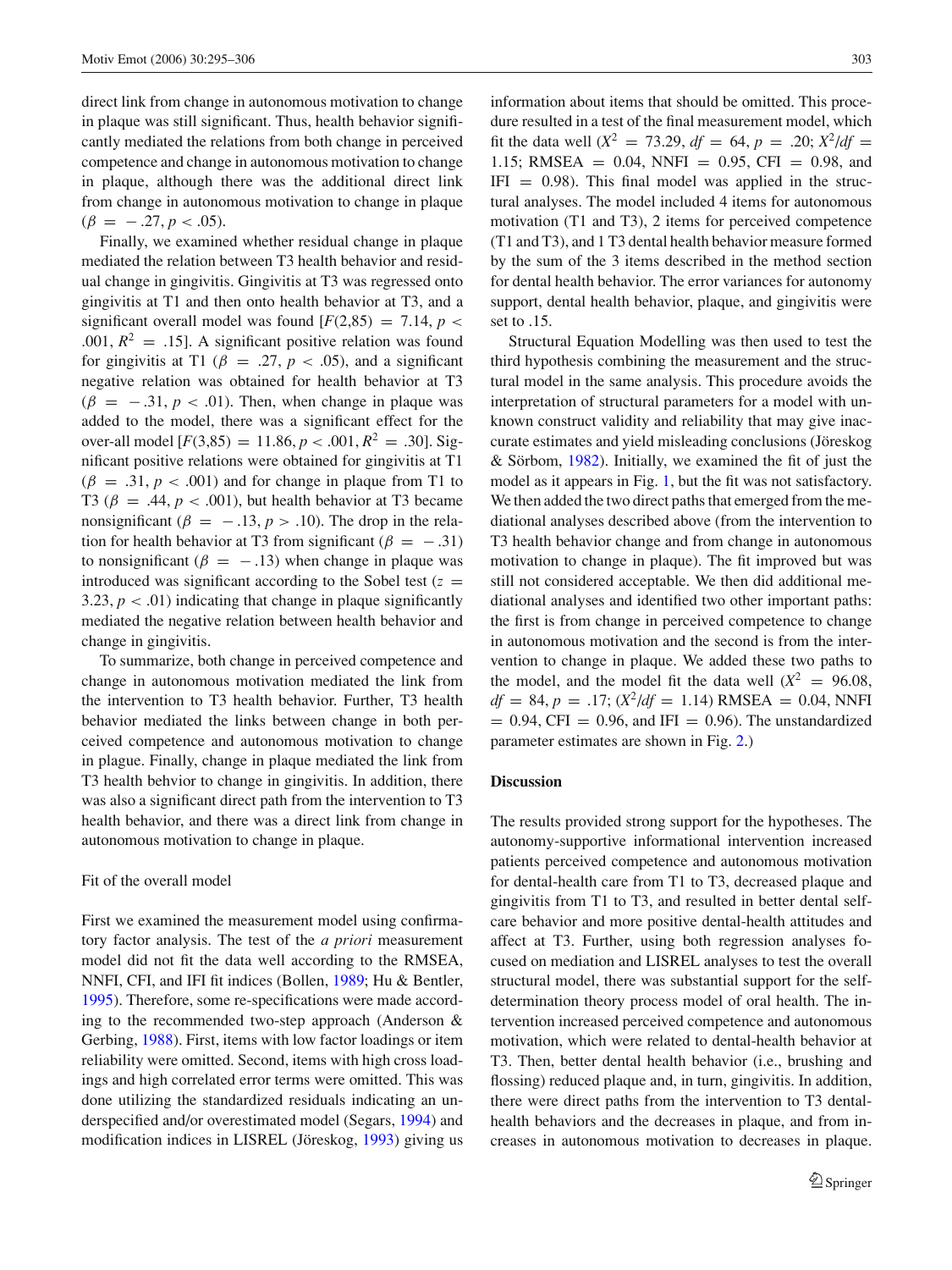<span id="page-9-0"></span>

**Fig. 2** The change model based on LISREL analysis  $(X^2 = 96.08,$  $df = 84$ ,  $p = .17$ ;  $(X^2/df = 1.14)$  RMSEA = 0.04, NNFI = 0.94,  $CFI = 0.96$ , and IFI = 0.96) with unstandardized parameter estimates. Compared to Fig. [1,](#page-5-1) which emerged from regression analyses, direct relationships based on mediational analyses were added for links from

the intervention to health behaviors and change in plaque, from change in autonomous motivation to change in plaque, and from change in perceived competence to change in autonomous motivation.  $p < .05$ . ∗∗*p* < .01. ∗∗∗*p* < .001

Finally, as can be seen in Fig. [2,](#page-9-0) change in perceived competence mediated the link from the intervention to change in autonomous motivation.

Because the research was a randomized field experiment it is possible to draw causal links from the intervention to the motivational, behavior, health, and affect variables. In other words, we can safely say that the intervention did produce these effects. However, the motivational and health variables were assessed contemporaneously at T1 and T3, so the changes in motivation variables cannot be said to have produced the changes in dental health. The model proposing those relations did fit the data, mediated by T3 health behavior, but it is not possible to rule out bi-directional relations between the motivation and health variables.

Another important strength of the current study, in addition to its being a longitudinal randomized field experiment, is that it used physiological measures as the primary dependent variables (viz., plaque and gingivitis) and found relations between the motivation variables and the physiological dental health outcomes.

In addition to supporting SDT (Deci & Ryan, [1985,](#page-10-4) [2000\)](#page-10-16), the findings are of great practical significance because they make clear that the use of an autonomy-supportive approach to dental health care by dental professionals can yield substantial changes in self-determined motivational processes, dental health behavior, oral health, and attitudes about dental health. With the large effects for the intervention on reductions in both plaque and gingival the findings are of considerable importance for preventive dental work. The observed gingival reductions are in particular remarkable because research indicates that this cannot be achieved unless adequate dental health behavior is performed regularly over time (Axelsson, [1994\)](#page-10-17). The SDT change model tested suggests

that dental-health self-care behaviors do in fact mediate the negative links from changes in both perceived dental competence and autonomous motivation for dental care to change in plaque. In addition, change in plaque mediated the negative relation between health behavior and change in gingivitis.

Although there was significant mediation at each step in the model, there was only one instance of full mediation; specifically, health behavior was a full mediator of the relation between changes in perceived competence and changes in plaque. Thus, there is room for additional research to examine other possible mediators between the autonomysupportive intervention and oral health outcomes. For example, people often experience stress in relation to dental treatment, so autonomy-supportive social contexts may lead patients to feel less stress, which could be a positive factor in oral-health behavior and oral health. In fact, there is some research indicating that social contexts with elements of autonomy support have reduced stress (Karasek, [1979;](#page-11-27) Karasek & Thorell, [1990\)](#page-11-28) and improved healthy functioning (North et al., [1993\)](#page-11-29). It would be worth examining whether such factors, which related to autonomy support, also improve immune functions that enhance oral health over and above that accounted for by health behavior.

It is interesting to note that change in perceived competence fully mediated the relation from the autonomysupportive intervention to change in perceived autonomous motivation. Conversely, in two studies (e.g., Williams et al., [2004,](#page-11-10) [2006\)](#page-11-6), results showed that autonomous motivation mediated the relation from autonomy support to perceived competence. Further work is necessary in order to clarify when autonomous motivation will mediate between autonomy support and perceived competence, and when perceived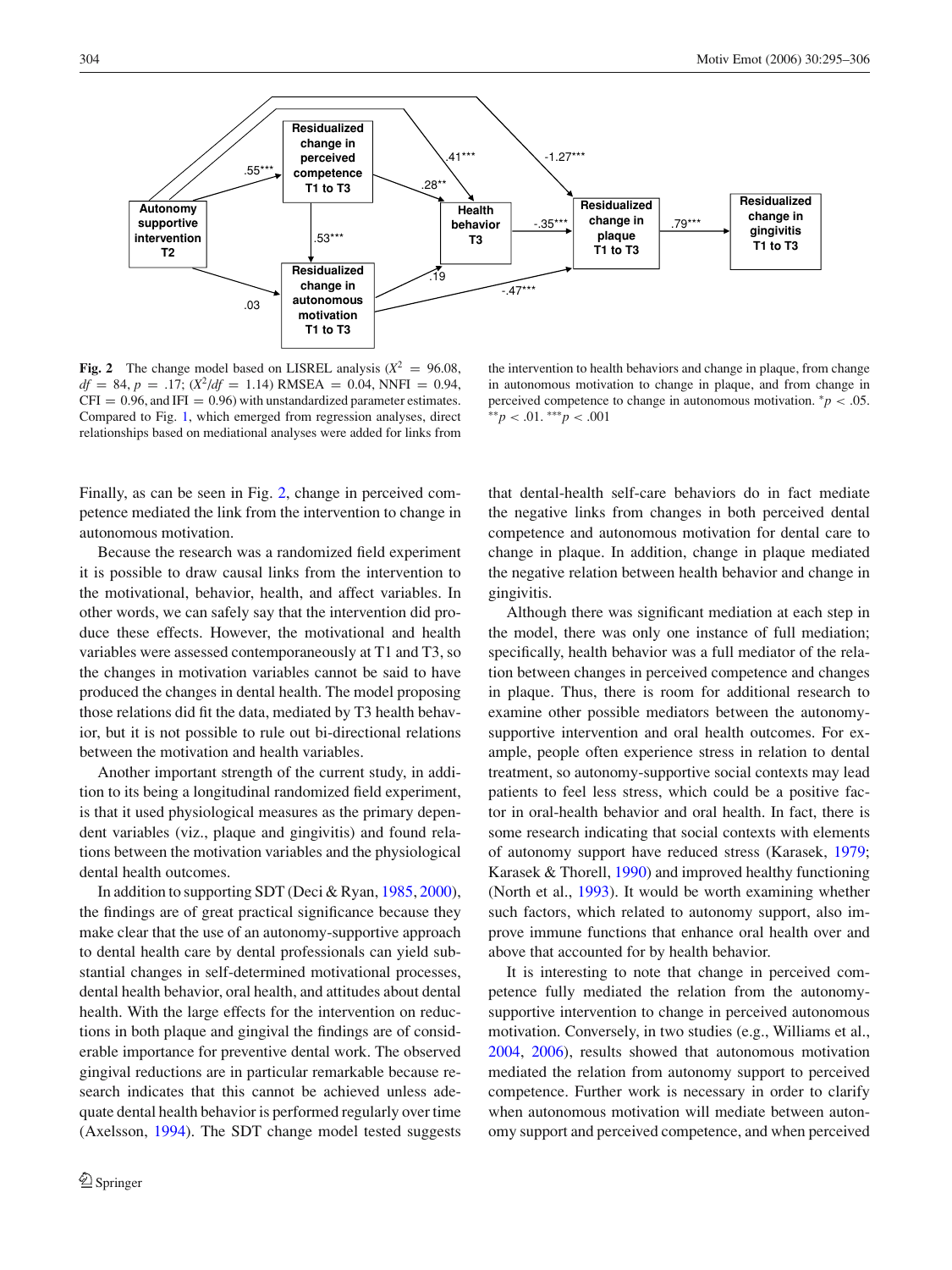competence will mediate between autonomy support and autonomous motivation. The results indicated that the relation between the autonomy-supportive intervention and change in perceived dental competence was somewhat stronger than the relation between the intervention and change in autonomous motivation for dental health. It is possible that this was a function of the nature of the intervention. Although the intervention was conducted in a very autonomy-supportive way, the substance of the intervention was focused primarily on providing information related to effective self-care, which is likely to have been experienced as highly competence supportive.

In future research, it would be useful to improve the quality of the measures of dental-health behavior. Although the relations between health behavior and change in plaque and gingivitis were  $-.42$  and  $-.31$ , respectively, there is still considerable room for increasing these relations and a better assessment of health behavior could account for more variance in the health outcomes.

The results from this study have important theoretical and practical implications related to the debate between professionals advocating a biomedical versus a biopsychosocial approach to health care (see Engel, [1977;](#page-10-5) Williams & Deci, [1996\)](#page-11-12). In the present study, patients in the control group were exposed to professionals using a standard biomedical approach who provided a technical examination, teeth cleaning, and short objective answers to questions. This represents standard practice in traditional dental-health offices. In contrast, patients in the experimental group received the same biomedical treatment but they were also given an additional informational session in which they were met by a dental hypienist who used a very autonomy-supportive approach that provided considerable psychosocial content. That is, the professionals were empathic, patient-centered, and sensitive to patients' psychological and social needs.

In dental care, the biopsychosocial approach is often thought of as time-consuming and not worth the extra time and expense. Although the current study did not do a cost-benefit analysis, the results showing substantially better dental health in the condition where psychosocial needs were addressed indicates that this addition to standard care would indeed be worth the modest additional cost, particularly because the informational session was done by a hygienist rather than a dentist. Because the intervention affected positive dental-health behaviors, it is likely that the positive effects on oral health would continue over a period of time greater than the six months between the intervention and the follow up measures of motivation and health. Further, it is possible that if dentists were also trained to be more autonomy-supportive in delivering patient care, they could contribute to improved health behaviors and oral health even without additional time-consuming psychosocial discussions. This is important for preventive dental work, because

autonomy-supportive behavior of dental professionals can be learned (Williams & Deci, [1996\)](#page-11-12), so it could be incorporated into their professional education and would likely have a positive effect on the oral health of their patients.

**Acknowledgements** We express thanks to Edward L. Deci for reading this manuscript and providing helpful suggestions for revisions.

#### **References**

- Anderson, J. C., & Gerbing, D. W. (1988). Structural equation modeling in practice: A review and recommended two-step approach. *Psychological Bulletin*, *103,* 311–423.
- <span id="page-10-15"></span>Axelsson, P. (1981). Concept and practice of plaque-control. *Pediatric Dentistry*, *3*(Special Issue), 101–112.
- <span id="page-10-1"></span>Axelsson, P. (1994). Mechanical plaque control. In N. P. Lang & T. Karring (Eds.), *Proceedings of the 1st European Workshop on Periodontology* (pp. 219–243). London: Quintessence Publishing Co., Ltd.
- <span id="page-10-17"></span>Baard, P. P., Deci, E. L., Ryan, R. M. (2004). Intrinsic need satisfaction: A motivational basis of performance and well-being in two work settings. *Journal of Applied Social Psychology*, *34,* 2045–2068.
- <span id="page-10-8"></span>Bagøien, T. E., & Halvari, H. (2005). Autonomous motivation, involvement in physical activity, and perceived sport competence: Structural and mediator models. *Perceptual and Motor Skills*, *100,* 3–21.
- <span id="page-10-7"></span>Baron, R. M., & Kenny, D. A. (1986). The moderator—mediator variable distinction in social psychological research: Conceptual, strategic, and statistical considerations. *Journal of Personality and Social Psychology*, *51,* 1173–1182.
- <span id="page-10-12"></span>Bhaskar, S. N. (1977). *Synopsis of oral pathology*. St. Louis, Missouri: The C. V. Mosby Company.
- <span id="page-10-2"></span>Bollen, K. (1989). *Structural equations with latent variables*. New York: Wiley.
- <span id="page-10-13"></span>Cock, D., & Halvari, H. (1999). Relations among achievement motives, autonomy, performance in mathematics, and satisfaction of pupils in elementary school. *Psychological Reports*, *84,* 983–997.
- <span id="page-10-11"></span>deCharms, R. (1968). *Personal causation: The internal affective determinants of behavior*. New York: Academic Press.
- <span id="page-10-6"></span>Deci, E. L., Eghrari, H., Patrick, B. C., & Leone, D. R. (1994). Facilitating internalization: The self-determination theory perspective. *Journal of Personality*, *62,* 119–142.
- <span id="page-10-9"></span>Deci, E. L., & Ryan, R. M. (1985). *Intrinsic motivation and selfdetermination in human behavior*. New York: Plenum Press.
- <span id="page-10-4"></span>Deci, E. L., & Ryan, R. M. (2000). The "what" and "why" of goal pursuits: Human needs and the self-determination of behavior. *Psychological Inquiry*, *11,* 227–268.
- <span id="page-10-16"></span>Engel, G. E. (1977). The need for a new medical model: A challenge for biomedicine. *Science*, *196,* 129–136.
- <span id="page-10-5"></span>Harris, N. O. (1999). Introduction to primary preventive dentistry. In N. O. Harris & F. Garcia-Godoy (Eds.), *Primary preventive dentistry* (pp. 1–18). Stamford, CT: Appleton & Lange.
- <span id="page-10-0"></span>Horwitz, R. I., & Horwitz, S. M. (1993). Adherence to treatment and health outcomes. *Archives of Internal Medicine*, *153,* 1863–1868.
- <span id="page-10-3"></span>Hu, L., & Bentler, P. M. (1995). Evaluating model fit. In R. H. Hoyle (Ed.), *Structural equation modeling: concepts, issues, and applications* (pp. 76–99). Thousand Oaks, CA: Sage.
- <span id="page-10-14"></span><span id="page-10-10"></span>Jacobs-Schoen, M. (1986). *The effect of a cognitive behavioural counceling intervention on preventive dental hygiene*. Unpublished Doctoral Dissertation. University of California, CA: Los Angeles.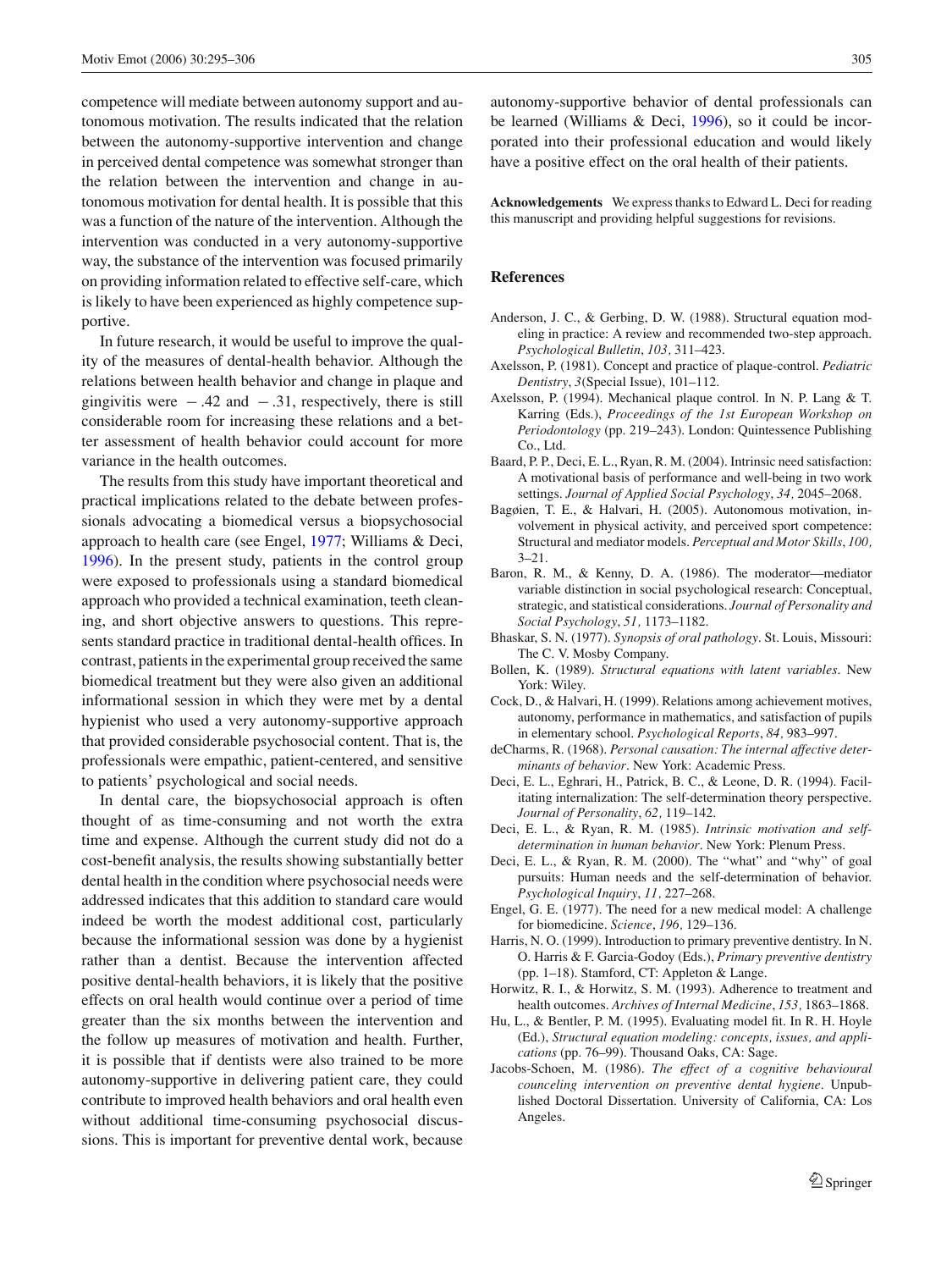- Jöreskog, K. G. (1993). Testing structural equation models. In K. A. Bollen & J. S. Long (Eds.), *Testing structural equation models* (pp. 294–316). London: Sage.
- <span id="page-11-25"></span>Jöreskog, K. G., & Sörbom, D. (1982). Recent developments in structural equation modeling. *Journal of Marketing Research*, *19,* 404– 416.
- <span id="page-11-26"></span>Karasek, R. (1979). Job demands, job decision latitude and mental strain: Implications for job redesign. *Administrative Science Quarterly*, *24,* 285–308.
- <span id="page-11-27"></span>Karasek, R., & Thorell, T. (1990). *Healthy work: Stress, productivity and the reconstruction of working life*. New York: Basic Books.
- Koch, G. (1988). Importance of early determination of caries risk. *International Dental Journal*, *38,* 203–210.
- <span id="page-11-2"></span>Löe, H. (1967). The Gingival Index, the Plaque Index and the Retention Index Systems. *The Journal of Periodontology*, *38,* 610–616.
- Löe, H., & Silness, J. (1963). Periodontal disease in pregnancy. I. Prevalence and severity. *Acta Odontol Scandinavia*, *21,* 533–551.
- Muthen, B., & Kaplan, D. (1985). A comparison of some methodologies for the factor analysis of non-normal Likert variables. *British Journal of Mathematical and Statistical Psychology*, *38,* 171–189.
- Newman, H. N., & Listgarten, M. A. (1999). The development of dental plaque: FROM preeruptive primary cuticle to acquired pellicle to dental plaque to calculus formation. In N. O. Harris & F. Garcia-Godoy (Eds.), *Primary preventive dentistry* (pp. 19–39). Stamford, Connecticut: Appleton & Lange.
- <span id="page-11-0"></span>Nix, G. A., Ryan, R. M., Manly, J. B., & Deci, E. L. (1999). Revitalization through self-regulation: The effects of autonomous and controlled motivation on happiness and vitality. *Journal of Experimental Social Psychology*, *35,* 266–284.
- <span id="page-11-16"></span>North, F., Syme, S. L., Feeney, A., Head, J., Shipley, M., & Marmot, M. (1993). Explaining socioeconomic differences in sickness absence: the Whitehall II study. *British Medical Journal*, *306,* 361–366.
- <span id="page-11-29"></span>Ryan, R. M., & Connell, J. P. (1989). Perceived locus of causality and internalisation: examining reasons for acting in two domains. *Journal of Personality and Social Psychology*, *57,* 749–761.
- Ryan, R. M., & Deci, E. L. (2000). Self-determination theory and the facilitation of intrinsic motivation, social development, and wellbeing. *American Psychologist*, *55,* 68–78.
- <span id="page-11-8"></span>Ryan, R. M., Plant, R. W., & O'Malley, S. (1995). Initial motivations for alcohol treatment: Relations with patient characteristics, treatment involvement and dropout. *Addictive Behaviors*, *20,* 279–297.
- Segars, A. H. (1994). Scale development in information systems research: A paradigm incorporating unidimensionality and its assessment. In J. DeGross, S. L. Huff, & M. C. Munro (Eds.), *Proceedings of the 15th International Conference on Information Systems* (pp. 1–12). Canada: Vancouver.
- <span id="page-11-24"></span><span id="page-11-19"></span>Silness, J., & Löe, H. (1964). Periodontal disease in pregnancy. II. Correlation between oral hygiene and periodontal condition. *Acta Odontol Scandinavia*, *22,* 112–135.
- Strandkleiv, O. I. (1999). Subjektivt velvære, indre motivasjon, målorientering, kompetanseoppfatning og klasseromsklima. Unpublished Master's thesis, Universitetet, Oslo.
- <span id="page-11-22"></span>Thylstrup, A., Brunn, C., & Holman, L. (1994). In vivo caries models– mechanisms for caries initiation and arrestment. *Advances in Dental Research*, *8,* 144–157.
- <span id="page-11-4"></span>von der Fehr, E. R., Löe, H., & Theilade, E. (1970). Experimental caries in man. *Caries Research*, *4,* 131–136.
- <span id="page-11-3"></span>Williams, G. C., Cox, E. M., Kouides, R., & Deci, E. L. (1999). Presenting the facts about smoking to adolescents: The effects of an autonomy supportive style. *Archives of Pediatrics and Adolescent Medicine*, *153,* 959–964.
- <span id="page-11-28"></span><span id="page-11-9"></span>Williams, G. C., & Deci, E. D. (1996). Internalization of biopsychosocial values by medical Students: A test of self-determination theory. *Journal of Personality and Social Psychology*, *70,* 767–779.
- <span id="page-11-20"></span><span id="page-11-12"></span>Williams, G. C., Freedman, Z. R., & Deci, E. L. (1998). Supporting autonomy to motivate glucose control in patients with diabetes. *Diabetes Care*, *21,* 1644–1651.
- <span id="page-11-14"></span><span id="page-11-5"></span>Williams, G. C., Gagné, M., Ryan, R. M., & Deci, E. L. (2002). Supporting autonomy to motivate smoking cessation: A test of selfdetermination theory. *Health Psychology*, *21,* 40–50.
- <span id="page-11-23"></span><span id="page-11-13"></span>Williams, G. C., Grow, V. M., Freedman, Z., Ryan, R. M., & Deci, E. L. (1996). Motivational predictors of weight loss and weight-loss maintenance. *Journal of Personality and Social Psychology*, *70,* 115–126.
- <span id="page-11-11"></span>Williams, G. C., McGregor, H. A. Sharp, D., Levesque, C., Kouides, R. W., Ryan, R. M., & Deci, E. L. (2006). Testing a selfdetermination theory intervention for motivating tobacco cessation: Supporting autonomy and competence in a clinical trial. *Health Psychology*, *25,* 91–101.
- <span id="page-11-6"></span>Williams, G. C., McGregor, H. A., Zeldman, A., Freedman, Z. R., & Deci, E. L. (2004). Testing a self-determination theory process model for promoting glycemic control through diabetes selfmanagement. *Health Psychology*, *23,* 58–66.
- <span id="page-11-17"></span><span id="page-11-10"></span>Williams, G. C., Rodin, G. C., Ryan, R. M., Grolnick, W. S., & Deci, E. L. (1998). Autonomous regulation and long-term medication adherence in adult outpatients. *Health Psychology*, *17,* 269– 276.
- <span id="page-11-7"></span>Willmann, D. E., & Chaves, E. S. (1999). The role of dental plaque in the etiology and progress of inflammatory periodontal disease. In N. O. Harris & F. Garcia-Godoy (Eds.), *Primary Preventive Dentistry* (pp. 63–76). Stamford, Connecticut: Appleton & Lange.
- <span id="page-11-15"></span><span id="page-11-1"></span>Wolfe, G., Stewart, J., & Hartz, G. (1991). Relationship of dental coping beliefs and oral hygiene. *Community Dental and Oral Epidemiology*, *19,* 111–114.
- <span id="page-11-21"></span><span id="page-11-18"></span>Wolfe, G. R., Stewart, J. M., Meader, L. A., & Hartz, G. W. (1996). Use of dental coping beliefs scale to measure cognitive changes following oral hygiene interventions. *Community Dental and Oral Epidemiology*, *24,* 37–41.